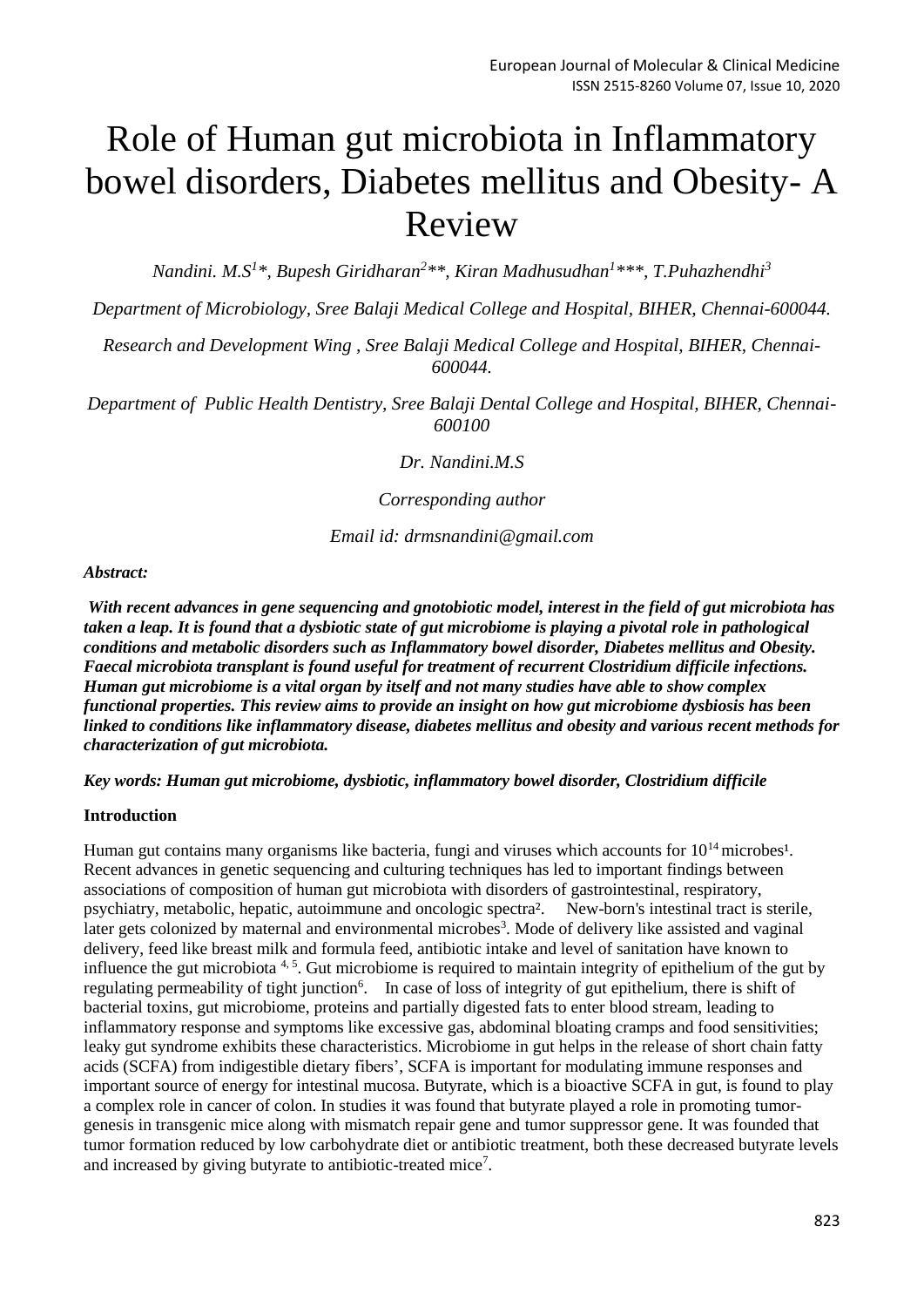In mice deficient in Grp109a, a receptor for butyrate had increased tumor-genesis induced by APC mutation or induced by inflammatory stimuli and signaling through Grp109a, and inhibited tumourigenesis<sup>8</sup>. Environmental factors like dietary intake, treatment with drugs, intestinal motility, consistency and frequency of stools can influence the gut microbiota composition<sup>9</sup>. Gut microbiota and diseases There is increasing evidence suggesting that gut microbiome dysbiosis has linked to number of diseases, like obesity, inflammatory bowel disease, allergy, cardiovascular diseases, and diabetes mellitus. Alteration in gut microbiota has lead to mood and behavior 9, 10, 11. Inflammatory bowel disorders like Crohn's disease (CD) and ulcerative colitis (UC) have found to be associated with gut microbiota dysbiosis. Studies have shown that bacteria like *Raecalibacterium prausnitzii* and *Roseburia hominis* are lowered in UC patients compared to controls <sup>12</sup>. In one study, it was found out that there was five dysbiotic bacterial species in CD patients than their relatives<sup>13</sup>. Faecal microbiota transplantation was done in recent clinical trials in patients with UC and was found succesful<sup>14</sup>.

# **Clostridium difficile infection**

*Clostridium difficile* is a Gram-positive bacteria belonging to *Firmicutes* which are normal constituents of gut microbiota. *Clostridium difficile* infection (CDI) develops due to alteration in gut microbiota, recurrent infection is treated by faecal microbiota transplant <sup>15</sup>. After faecal microbiota transplant, the recipient microbiota showed increase in bacteria like *Bacteroides* and *Firmicutes*, decrease in *Proteobacteria*<sup>16</sup> . Recent studies have postulated that overgrowth of *clostridium difficile* is prevented by dominant gut microbiome by bio-conversion of primary bile to secondary bile acids. Secondary bile acid inhibits vegetative growth *C.*  difficile while primary bile acid serves as a germinant for spore of the bacilli<sup>17</sup>.

# **Gut microbiota and Type 2 Diabetes milletus**

Recent studies have showed that type 2 diabetes in humans had increase in abundance of Lactobacillus species and lowered abundance of butyrate producing bacteria and significantly fewer *Clostridia* and *Firmicutes* as compared to non diabetic persons<sup>18,19</sup>. A strong correlation exits between blood glucose levels and ratios of *Frimicutes* and *Bacteroides* and of *Prevotella - Bacteroides* group to *Clostridium coccoides-Eubacterium* rectal groups. *Betaproteobacteria* was found more abundant in the patients of type 2 diabetes compared to the control group.

# **Gut microbiota and obesity**

Studies have shown that *Frimicutes* and *Bacteroides* ratio changed with the change in body mass index (BMI) and between genders. When BMI less than 33; males had higher F/B ratio, in contrast when BMI was greater than 33 men had lower F/B ratio than women. At genera level groups with BMI>33: higher *Bacteroides* genus in females, but decrease in male<sup>20</sup>. Differences in gut microbiome of infants in the age 6 and 12 months have found to be associated with the higher risk of being obese or overweight at 7 years of age<sup>21</sup>. Normal weight children had lower *Staphylococcus aureus* and higher *Bifidobacterial* concentrations at ages of 6 and 12 months than the children who became obese/overweight. These results showed that there was difference in the microbiota exists preceding the obese/overweight.

# **Sample collection, processing and storage of samples**

Specimen collection, processing and storage of faeces for study of gut microbiota are a challenge as composition of gut microbiota undergoes marked change over the time. Hence there is no consensus regarding sample collection, storage and processing or protocol for sequencing. Gorzelak et al had proposed faeces freezing within fifteen minutes of defecation and storage in frost-free for 3 days. He also suggested homogenisation of faeces to reduce the variability of microbiota across the sample microenvironment<sup>22</sup>. Thomas et al. suggested immediate freezing of the specimen at -80 °C, storage at 4 °C followed by freezing at -80  $^{\circ}$ C or addition of stabilizing agents<sup>23</sup>.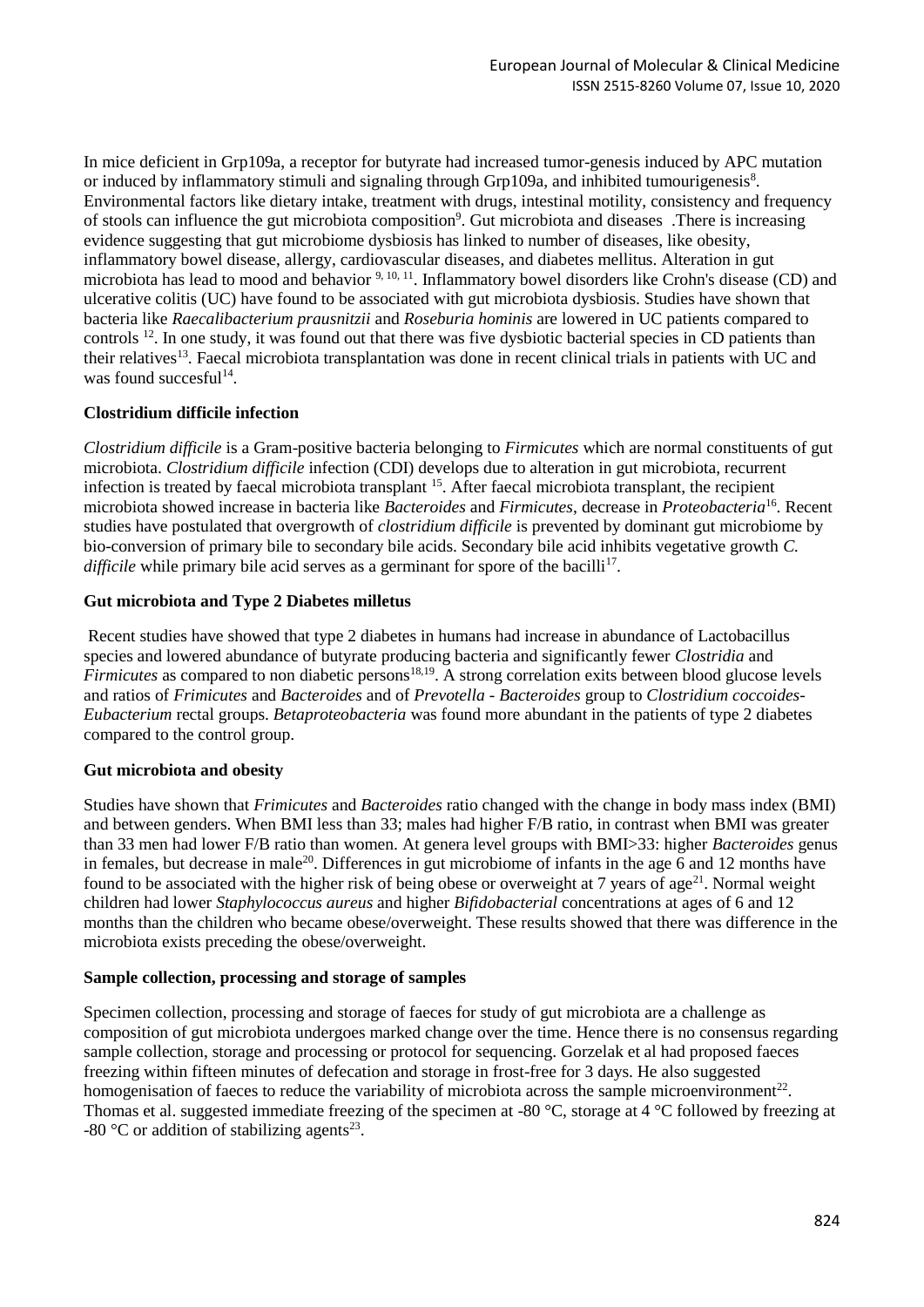## **16s RNA and gut microbiota**

Earlier, culture methods were used for identification of bacteria which often failed to identify bacteria that grow in common media<sup>24</sup>.The molecular method like 16s r RNA sequencing is simple and effective alternative compared to microbial culture. 16S r RNA is a gene which codes ribosomal subunit that contains hypervariable regions interspersed in conserved regions of the sequence<sup>25</sup>. These regions which are hyper-variable are unique to each species of bacteria which allows for easy taxonomical classification. The conserved region allows developing primers that is universal and binds to known sequence among the bacteria. There are nine hyper-variable regions, out of which some characterize the bacteria better hence selection of primers is an important step in designing the study<sup>26</sup>.

## **Metagenomics and gut microbiota**

Metagenomics is a genome sequencing which detects all DNA from the specimen followed by either assembling of the sequencing reads or mapping to a reference database then followed by annotations of genes. There two types targeted and shot gut metagenomics, targeted metagenomics amplifies a selected sequence before sequencing and allows taxonomic description of all bacterial components of the analyzed specimen.

Shot gun metagenomics relies on sequencing of all DNA present in the specimen without prior knowledge of its contents and allows a complete description of the sample including bacteria, parasites and virus $27$ . Functional metagenomics can detect novel functional genes, antibiotic resistant genes, microbial pathways, functional dysbiosis of gut microbiota and establish interaction as well as co-evolution between host and gut microbiomes<sup>28</sup>. Though metagenomics allows extensive and rapid exploration of human gut microbiome, it has its limitations like DNA extraction bias. Study by Angelakis et al, showed that bacterial taxonomic distribution differed due to different extraction protocols<sup>29</sup>and cannot differentiate between active or quiescent bacteria.

## **Metaproteomics and gut microbiota**

In recent years, metaproteomics has been used to analyze human gut microbiome. It is a large -scale profiling of a whole protein complement which is expressed by microbial ecosystems<sup>30</sup>. It reveals functional traits, which is relevant for the underlying physiological states, and hence providing in detail insights of the connections between microbial functions, diversity and the impact on host biology. Recently Young et al. prepared a detailed faecal metaproteome profile of preterm infant, hence shedding more light on the hostmicrobiota interactions and functional clues during early developmental stage<sup>31</sup>. Metaproteomics will be able to go into the depth of microbial functionality, which will help to understand in detail about the underlying patho-physiology and give guidelines for targeted approach in improvement of health and disease.

### **Culturomics and gut microbiota**

Culturomics was developed due to limitations in metagenomics; it can detect maximum number of bacteria per specimen. In this method serial dilutions of specimen are placed on the agar with different culture conditions and then each colony is isolated. First the colony is identified by Matrix Assisted Laser Desorption Ionisation - Time of Flight (MALDI-TOF) mass spectrometry and later if identification is not possible by this method, 16s RNA amplification and sequencing is used for taxonomic characterisation<sup>27</sup>. Bacteria which couldn't be detected by metagenomics were detected by culturomic and vice versa<sup>32</sup>.

### **Conclusion**

Human gut microbiota evolves throughout the life and appears to play a pivotal role in health and disease. There is need for exploration in identification and characterisation of gut microbiota, its patho-physiological role in health and disease by utilizing various recent genomic analyses. More upcoming research can focus on personalised treatment in accordance to patient's microbiome and ascertain safety and usefulness of probiotic interventions<sup>33</sup>.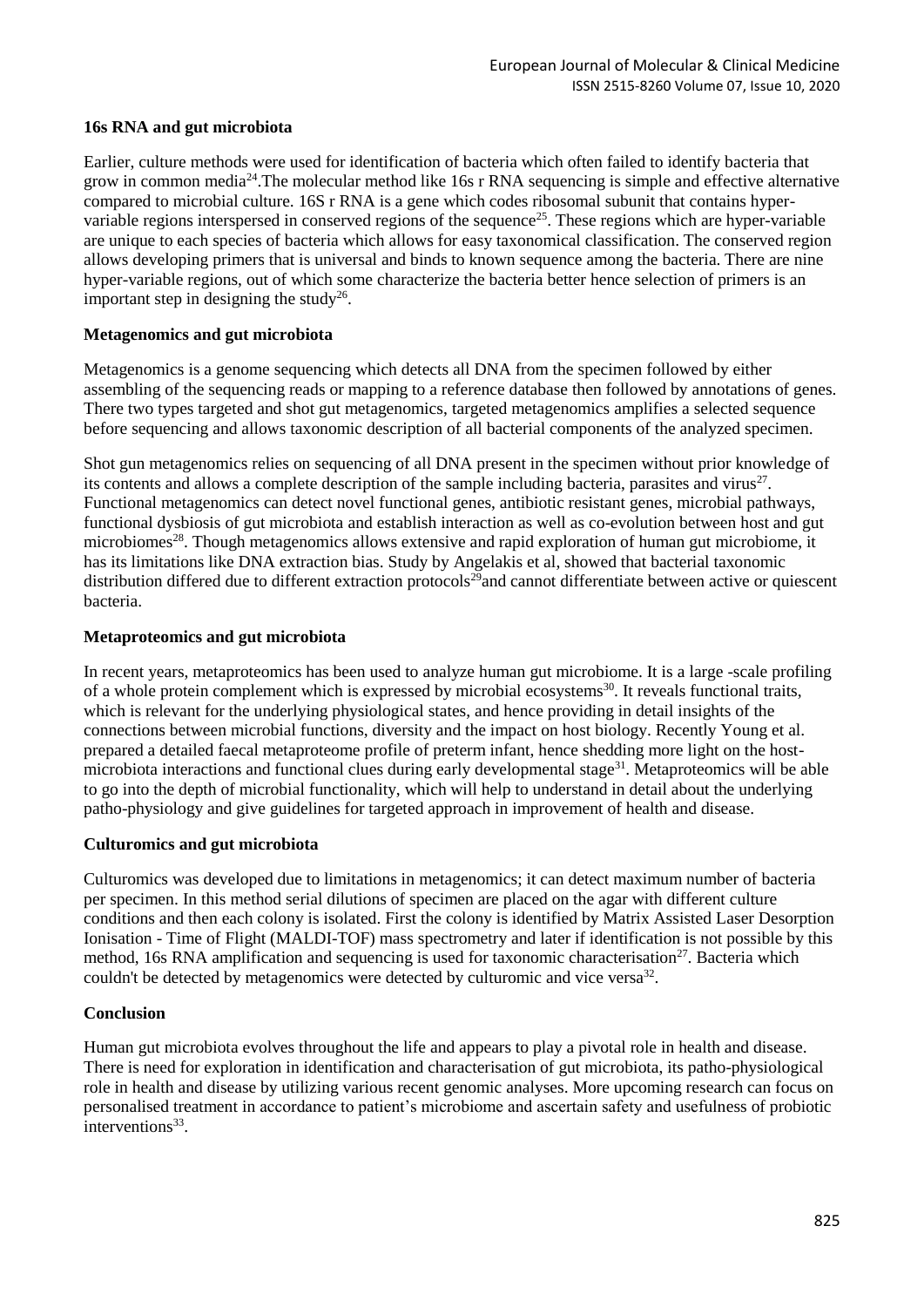

Figure 1: Figure showing multiple factors affecting Human gut microbiota

# **Reference**

- 1. Clark, J.A.; Coopersmith, C.M. Intestinal crosstalk: A new paradigm for understanding the gut as the "motor" of critical illness. Shock 2007, 28, 384–393.
- 2. Lynch, S. V. & Pedersen, O. The Human Intestinal Microbiome in Health and Disease. N. Engl. J. Med. 375, 2369–2379 (2016). 2. Matijašić, M. et al. Modulating Composition and Metabolic Activity of the Gut Microbiota in IBD Patients. Int. J. Mol. Sci. 17 (2016).
- 3. Sekirov I, Russell SL, Antunes LC, Finlay BB. Gut microbiota in health and disease. Physiol Rev. 2010;90(3):859-904. ).
- 4. Marques TM, Wall R, Ross RP, Fitzgerald GF, Ryan CA, Stanton C. Programming infant gut microbiota: influence of dietary and environmental factors. Curr Opin Biotechnol. 2010;21(2):149- 156.
- 5. Fouhy F, Ross RP, Fitzgerald GF, Stanton C, Cotter PD. Composition of the early intestinal microbiota: knowledge, knowledge gaps and the use of highthroughput sequencing to address these gaps. Gut Microbes. 2012;3(3):203-220.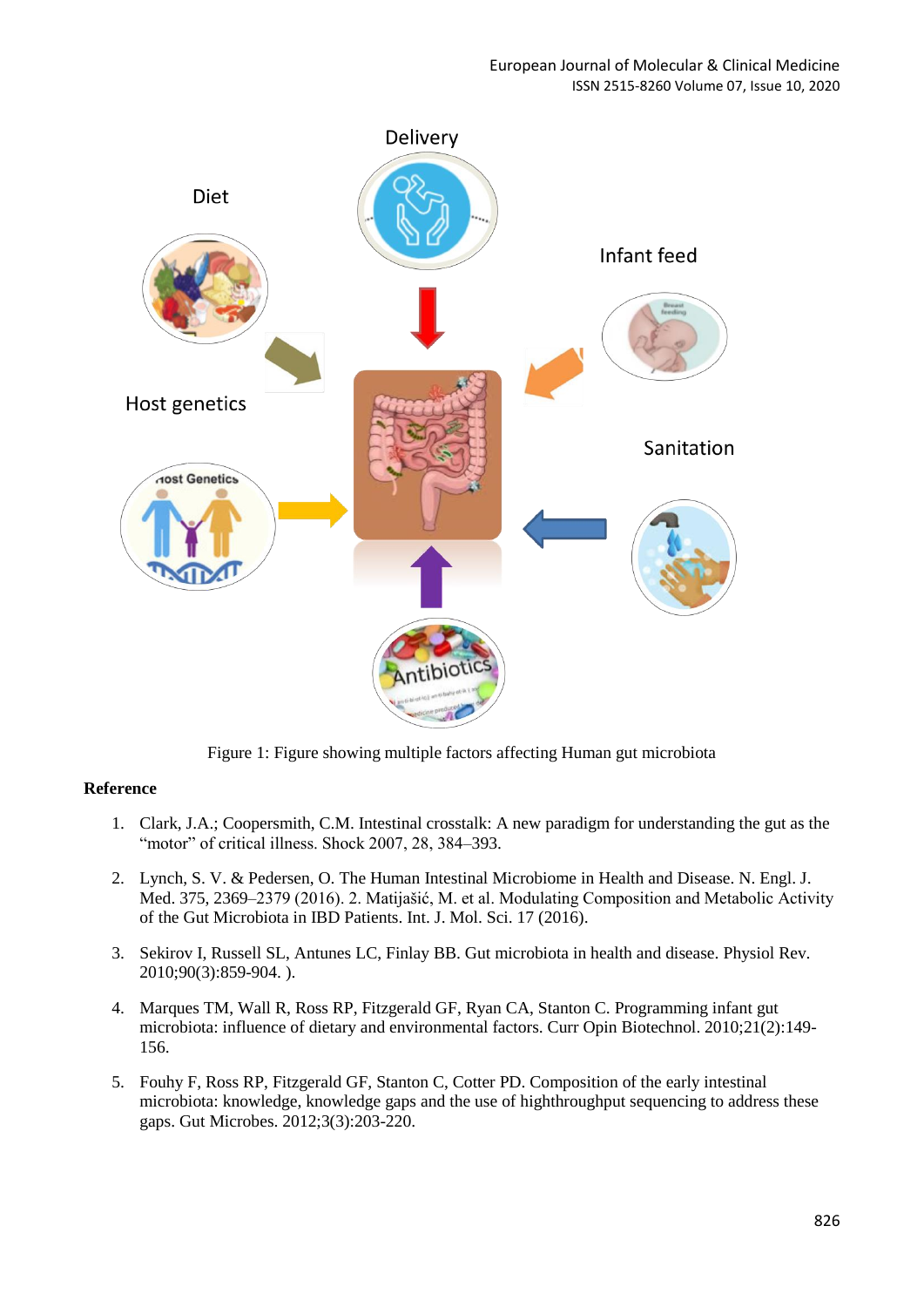- 6. Karczewski J, Troost FJ, Konings I, et al. Regulation of human epithelial tight junction proteins by Lactobacillus plantarum in vivo and protective effects on the epithelial barrier. Am J Physiol Gastrointest Liver Physiol. 2010;298 (6):G851–859.
- 7. Belcheva A, Irrazabal T, Robertson SJ, et al. Gut microbial metabolism drives transformation of msh2-deficient colon epithelial cells. Cell. Jul 17; 2014 158(2):288–99. PubMed PMID: 25036629. This study provides evidence that butyrate promotes colon tumorigenesis in a mouse model of APC gene mutation and MSH2 gene depletion.
- 8. Singh N, Gurav A, Sivaprakasam S, et al. Activation of Gpr109a, receptor for niacin and the commensal metabolite butyrate, suppresses colonic inflammation and carcinogenesis. Immunity. Jan 16; 2014 40(1):128–39. PubMed PMID: 24412617. This study provides evidence that butyrate inhibits colon tumorigenesis in mouse models of APC gene mutation or colitis.
- 9. Constante M, Fragoso G, Lupien-Meilleur J, et al. Iron supplements modulate colon microbiota composition and potentiate the protective effects of probiotics in dextran sodium sulfate-induced colitis. Inflamm Bowel Dis. 2017;23(5):753–766
- 10. Khan AA, Khan Z, Malik A, et al. Colorectal cancer-inflammatory bowel disease nexus and felony of Escherichia coli. Life Sci. 2017;180:60–67.
- 11. Knaysi G, Smith AR, Wilson JM, et al. The skin as a route of allergen exposure: Part II. allergens and role of the microbiome and environmental exposures. Curr Allergy Asthma Rep. 2017 [cited 2017 Nov 26];17(1):7. DOI:10.1007/ s11882-017-0675-4.
- 12. Machiels K, Joossens M, Sabino J, et al. A decrease of the butyrate-producing species Roseburia hominis and Faecalibacterium prausnitzii defines dysbiosis in patients with ulcerative colitis. Gut. 2014;63(8):1275–1283.
- 13. Joossens M, Huys G, Cnockaert M, et al. Dysbiosis of the faecal microbiota in patients with Crohn's disease and their unaffected relatives. Gut. 2011;60(5):631–637.
- 14. Wu J, Ji A, Wang X, et al. MicroRNA-195-5p, a new regulator of Fra-1, suppresses the migration and invasion of prostate cancer cells. J Transl Med. 2015 [cited 2017 Nov 26];13:289. DOI:10.1186/s12967-015-0650-6.
- 15. Kassam Z, Lee CH, Yuan Y, et al. Fecal microbiota transplantation for Clostridium difficile infection: systematic review and meta-analysis. The American journal of gastroenterology. Apr; 2013 108(4):500–8. PubMed PMID: 23511459.
- 16. Seekatz AM, Aas J, Gessert CE, et al. Recovery of the gut microbiome following fecal microbiota transplantation. mBio. 2014; 5(3):e00893–14. PubMed PMID: 24939885. Pubmed Central PMCID: 4068257. This study describes the resulting microbiota in recipients of FMT for CDI.
- 17. Sorg, J. A., and Sonenshein, A. L. (2008). Bile salts and glycine as cogerminants for Clostridium difficile spores. J. Bacteriol. 190, 2505–2512. doi: 10.1128/jb.01765-07
- 18. Karlsson FH, Tremaroli V, Nookaew I, et al. Gut metagenome in European women with normal, impaired and diabetic glucose control. Nature 2013; 498: 99–103.
- 19. Larsen N, Vogensen FK, van den Berg FW, et al. Gut microbiota in human adults with type 2 diabetes differs from non-diabetic adults. PLoS ONE 2010; 5: e9085..
- 20. C. Haro, O. A. Rangel-Zúñiga, J. F. Alcalá-Díaz et al., "Intestinal microbiota is influenced by gender and body mass index," PLoS One, vol. 11, no. 5, article e0154090, 2016.
- 21. Kalliomaki M, Collado MC, Salminen S, Isolauri E. Early differences in fecal microbiota composition in children may predict overweight. Am J Clin Nutr. 2008; 87:534–538.